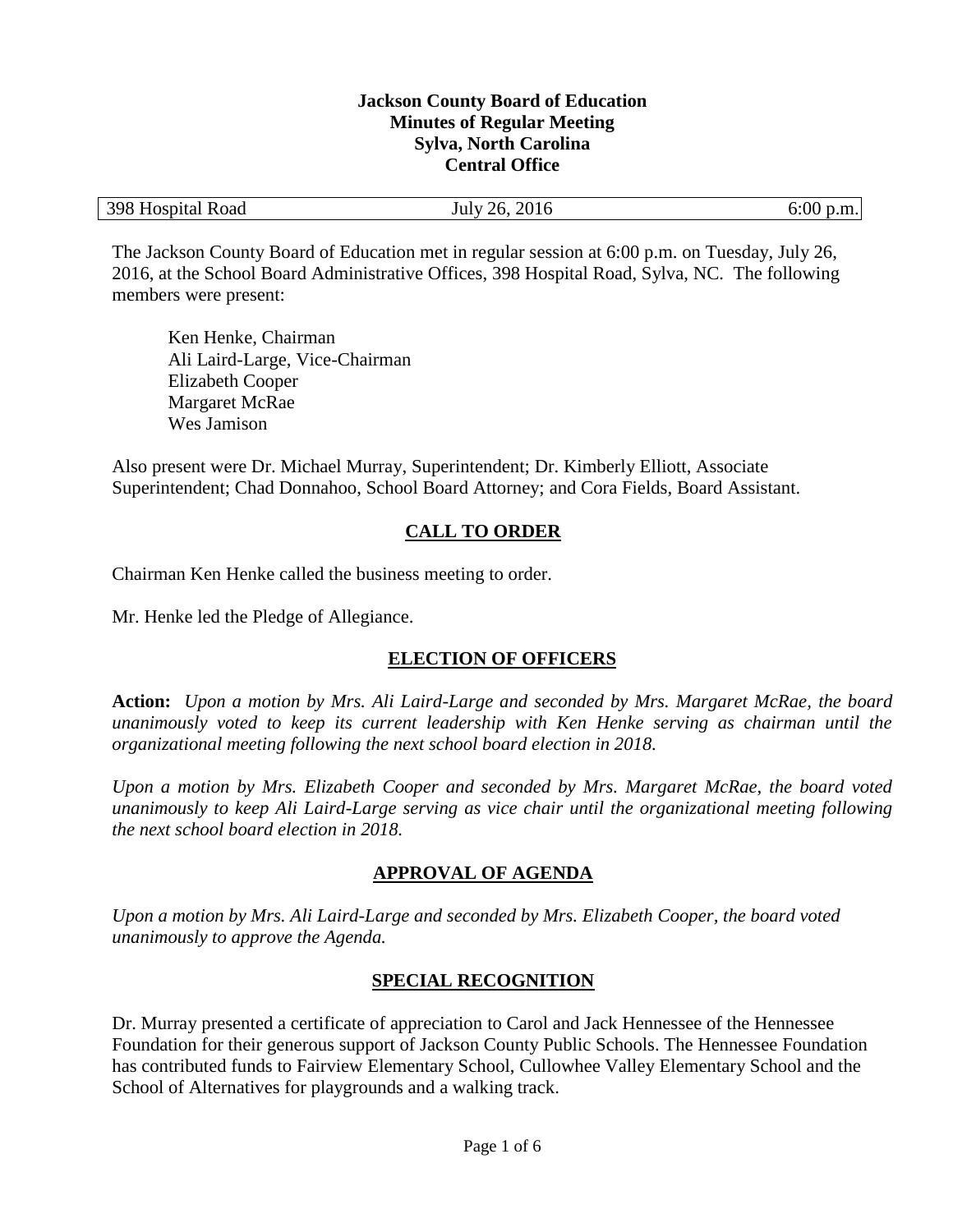#### **OPEN SESSION FOR PUBLIC COMMENTS**

None.

# **CONSENT ACTION AGENDA**

Action: *Upon a motion by Mrs. Ali Laird Large and seconded by Mr. Wes Jamison, the board unanimously approved the consent action agenda:*

A. Open Session Minutes of Regular Meeting on June 28, 2016

## **INFORMATION AGENDA**

A. **Agenda Item**: Superintendent's Report **Presenter:** Dr. Michael Murray

Dr. Murray updated the board on the following:

- Dr. Murray thanked everyone involved in the successful Summer Leadership meetings. He stated that several board members attended the two day in-service training that was held at NCCAT. Dr. Murray said that Jackson County Public Schools is a unique system with an extremely supportive school board.
- Dr. Murray informed the board that Jackson County Public Schools will be sending a Leadership team of nine members to the Golden Leaf Grant Leadership meeting in Raleigh next week.
- For the third consecutive year, Jackson County Public schools will be participating in the CREW Regional Professional Development program in association with other school districts in the Western Region.
- New Teacher Orientation was held today for 18 new teachers. Dr. Murray stated that he is proud that they have made the choice to pursue their careers with Jackson County Public Schools.
- Southwestern Community College held the Freshman Orientation for Jackson County Early College yesterday.
- B. **Agenda Item**: Capital Projects Update **Presenter:** Mr. Darin Allison, Capital Projects and Facility Director

Mr. Allison provided the board with a graph showing completion of various capital projects throughout Jackson County Public Schools.

C. **Agenda Item**: Surplus Equipment **Presenter:** Dr. Kim Elliott, Associate Superintendent

Dr. Elliott informed the board that the following items have been declared as surplus and will be fold on GovDeals:

- Maintenance has 2 score board, trailer and small hand tools
- Cullowhee Valley Elementary School has student desks, carts, mobile room divider and compressor.
- Fairview Elementary School School Nutrition has an oven.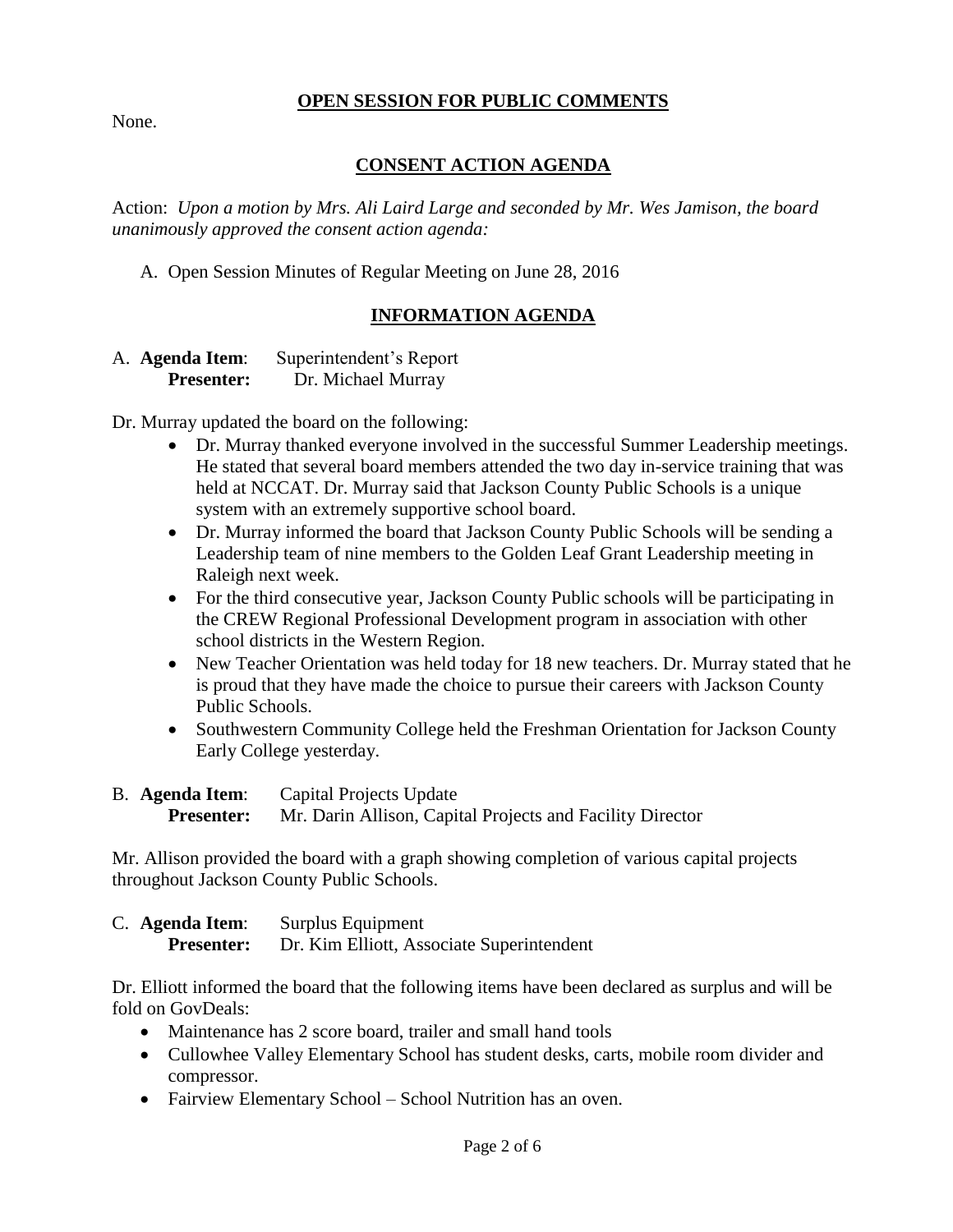| D. Agenda Item:   | <b>Unaudited Financial Summary</b> |
|-------------------|------------------------------------|
| <b>Presenter:</b> | Gwen Edwards, Finance Officer      |

Mrs. Edwards presented the Unaudited Financial Summary as of July 26, 2016.

### **ACTION AGENDA**

| A. <b>Agenda Item</b> : | Meridian Behavioral Health Services Agreement Renewal |
|-------------------------|-------------------------------------------------------|
| <b>Presenter:</b>       | Gwen Edwards, Finance Officer                         |

Mrs. Edwards presented the board with the 2016-2017 Meridian Behavioral Services Agreement contract. Jackson County Psychological Services has merged with Meridian and changed their name. Mrs. Edwards said that there are no changes to services and asked for board approval.

**Action**: *Upon a motion by Mrs. Ali Laird-Large and seconded by Mrs. Margaret McRae, the board voted unanimously to approve the renewal of the Meridian Behavioral Health Services Agreement as requested by Mrs. Edwards.*

B. **Agenda Item:** Microsoft Licensing Agreement Renewal **Presenter:** David Proffitt, Technology Director

Mr. Proffitt presented the quote for the Microsoft license agreement renewal and asked for board approval.

**Action**: *Upon a motion by Mrs. Ali Laird-Large and seconded by Mrs. Elizabeth Cooper, the board voted unanimously to approve the Microsoft Licensing Agreement renewal as requested by Mr. Proffitt.* 

C. **Agenda Item**: 2016/2017 Student Handbooks – All Schools **Presenter:** Mrs. Angie Dills and Mrs. Laura Dills

Mrs. Dills reviewed the 2016-2017 on-line student handbooks for all Jackson County Public Schools and asked for board approval.

**Action**: *Upon a motion by Mrs. Ali Laird-Large and seconded by Mr. Wes Jamison, the board voted unanimously to approve the on-line student handbooks.* 

| D. Agenda Item:   | Teacher One-Time Signing Bonus for 2016-2017 |
|-------------------|----------------------------------------------|
| <b>Presenter:</b> | Dr. Kim Elliott, Associate Superintendent    |

Dr. Elliott informed the board as recruitment and retention strategy, Jackson County Public Schools would like to again offer the Teacher One-Time Signing Bonuses for 2016-2017. The monthly \$100.00 bonus will be paid in the first full month of employment and continue each month for a maximum benefit of \$1000.00, that will end May 2017. Teachers working less than 100% of the time in the classroom will receive a portion of the bonus based upon the percentage of time employed.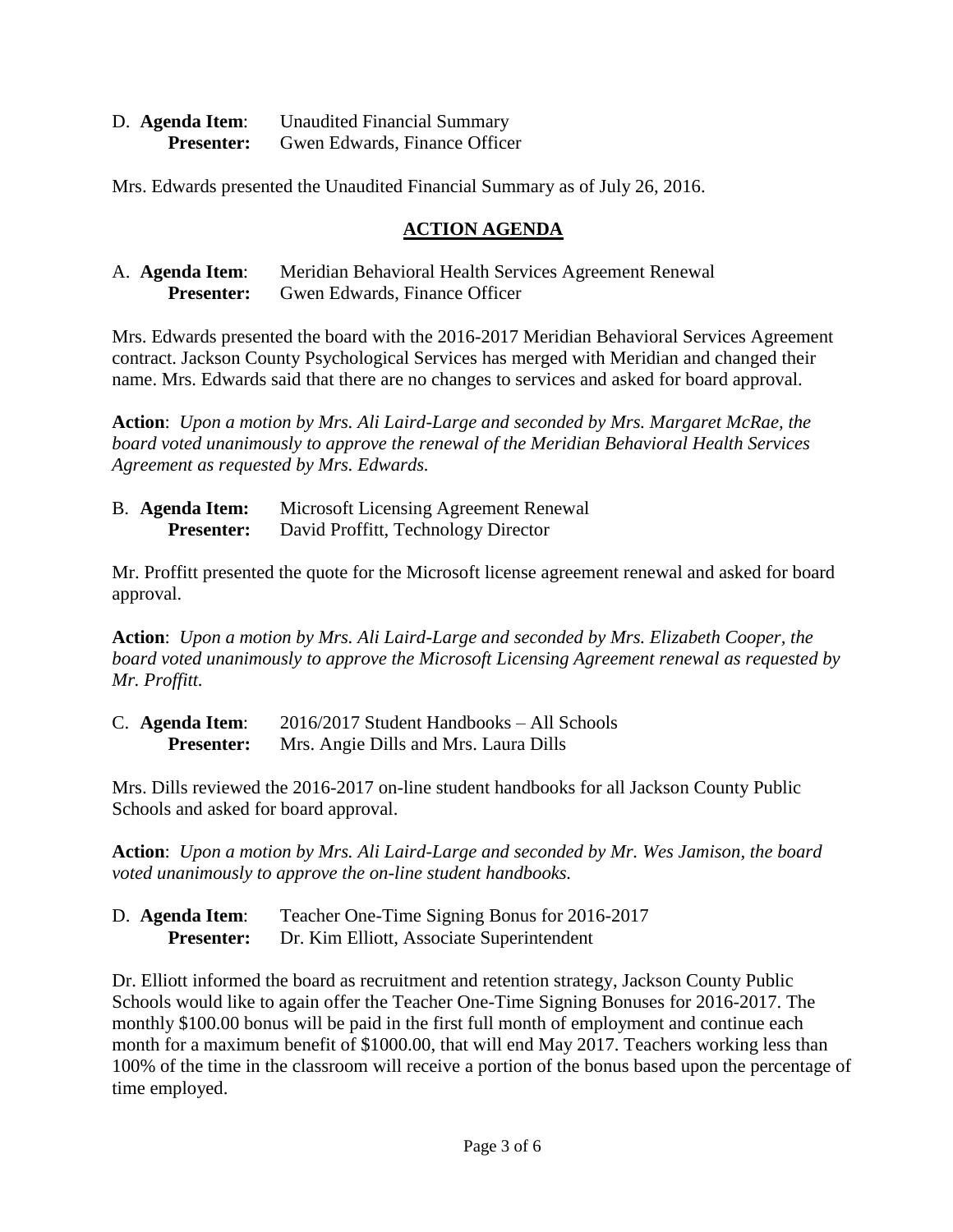**Action**: *Upon a motion by Mrs. Ali Laird-Large and seconded by Mrs. Margaret McRae the board voted unanimously to approve the Teacher One-Time Signing Bonus for 2016-2017.*

| E. Agenda Item:   | Supplement Plan for 2016-2017             |
|-------------------|-------------------------------------------|
| <b>Presenter:</b> | Dr. Kim Elliott, Associate Superintendent |

Dr. Elliott informed the board that the County Commissioners set aside funds for supplemental pay for teachers for the 2016-2017 school year in the budget. Dr. Elliott requested that this money be used for a 2% supplemental pay for classroom teachers and qualified staff for the upcoming school year and asked for board approval.

**Action**: *Upon a motion by Mrs. Ali Laird-Large and seconded by Mrs. Elizabeth Cooper the board voted unanimously to approve the Supplement Plan for 2016-2017.*

| F. Agenda Item:   | Bus Driver Perfect Attendance Pay Incentive 2016-2017 |
|-------------------|-------------------------------------------------------|
| <b>Presenter:</b> | Dr. Kim Elliott, Associate Superintendent             |

Dr. Elliott informed the board that JCPS is still experiencing difficulty hiring and retaining school bus drivers and would like to offer the Bus Driver/Monitor Perfect Attendance Pay Incentive for 2016-2017. The incentive will begin on the first student day and will follow each scheduled pay period. Drivers and bus monitors will receive \$50.00 for each month they have no absences on their regular assigned bus route.

**Action**: *Upon a motion by Mrs. Ali Laird-Large and seconded by Mr. Wes Jamison the board voted unanimously to approve the Bus Driver/Monitor Perfect Attendance Pay Incentive for 2016- 2017.*

| G. Agenda Item:   | <b>Field Trips</b>                 |
|-------------------|------------------------------------|
| <b>Presenter:</b> | Dr. Michael Murray, Superintendent |

- 1. Ripley's Aquarium Cullowhee Valley Elementary School, Grades K-5, Gatlinburg, TN, August 2, 2016, Travel Tracker #2730
- 2. University of Tennessee Jackson County Early College, Knoxville, TN, Sept. 1-2, 2016, Travel Tracker #2731
- 3. Asheboro Zoo Jackson County Early College, Asheboro, NC, September 9, 2016, Travel Tracker #2732

Dr. Murray reviewed the above listed field trip requests and asked the board for approval.

**Action**: *Upon a motion by Mrs. Ali Laird-Large and seconded by Mrs. Margaret McRae, the board voted unanimously to approve the above listed field trips.*

# **CLOSED SESSION**

*The board unanimously approved a motion by Mrs. Ali Laird-Large and seconded by Mrs. Margaret McRae to enter into closed session pursuant to G.S. 143.318.11 for the following*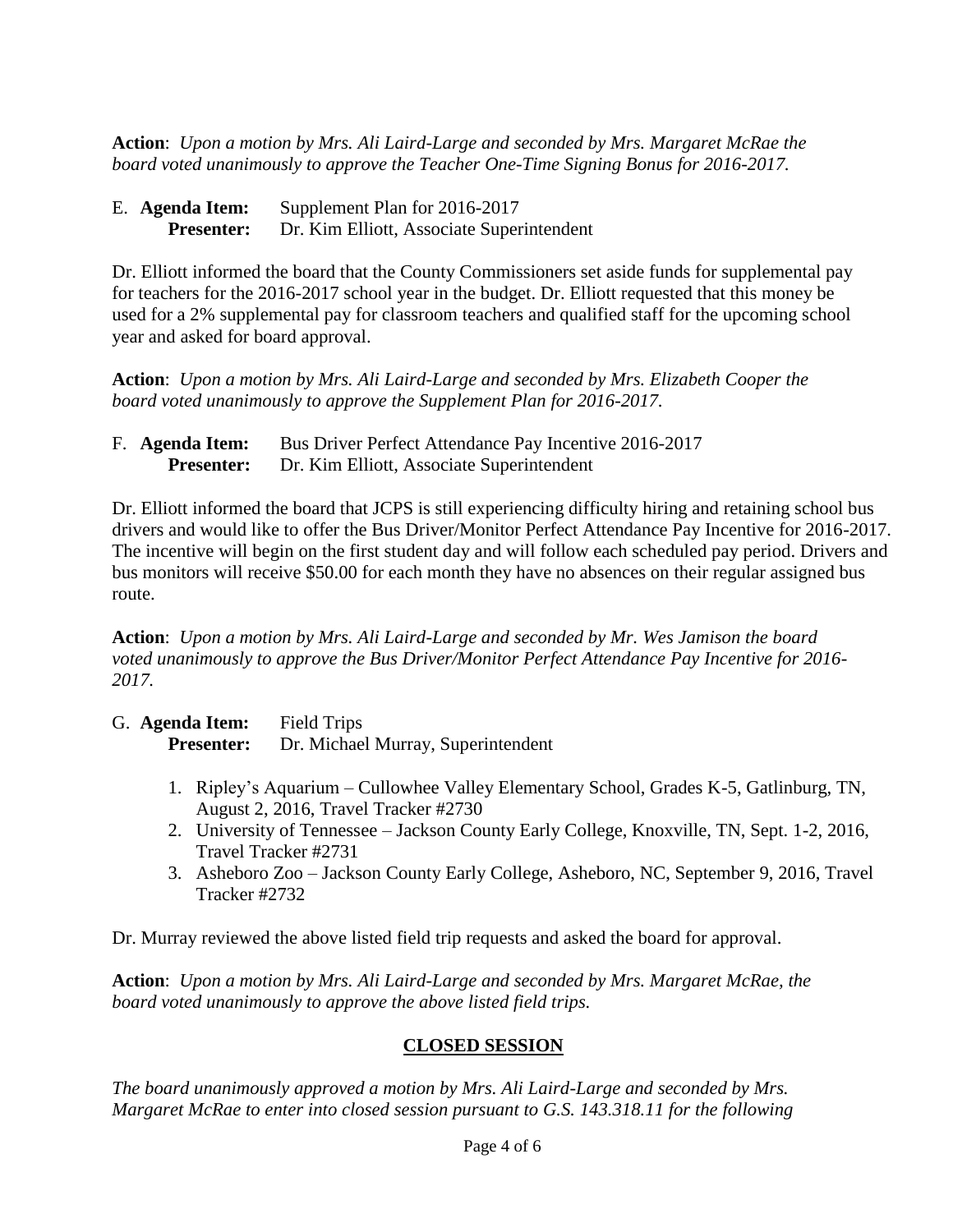*purposes: under subsection; (a) (1) to prevent the disclosure of privileged or confidential personnel information pursuant to G.S. 115C-319-32 and (a) (3) to discuss matters protected by attorney-client privilege.* 

*Upon a motion by Mrs. Ali Laird-Large and seconded by Mrs. Elizabeth Cooper, the board voted unanimously to return to open session.*

#### **OPEN SESSION**

**Action:** *Upon a motion by Mrs. Ali Laird-Large and seconded by Mrs. Margaret McRae, the board unanimously approved the consent action agenda:*

A. Closed Session Minutes of Regular Meeting of June 28, 2016.

## **PERSONNEL ACTION AGENDA**

**Action:** *A motion was made by Mrs. Ali Laird-Large to approve the personnel agenda as recommended by Dr. Murray and was seconded by Mrs. Elizabeth Cooper. The board unanimously approved the following recommendations:*

#### **Employee Recommendations:**

- 1. Allison, Mary EC Teacher, Cullowhee Valley Elementary School
- 2. Block, Melissa EC Teacher, Fairview Elementary School
- 3. Carnes, Scotti Activity Bus Driver and Substitute Bus Driver, Smoky Mountain High School
- 4. Carpenter, Jeff EC Bus Monitor, School of Alternatives
- 5. Clayton, Heather Teacher, Cullowhee Valley Elementary School
- 6. Claxton, David Activity Bus Driver and Substitute Bus Driver, Smoky Mountain High School
- 7. Crisp, Rayna Teacher, Cullowhee Valley Elementary School
- 8. Giles, Petra Pre-K Coordinator, District-wide
- 9. Klipa, Tyler Teacher, Smoky Mountain High School
- 10. Lundberg, Michelle Substitute Bus Monitor, Smokey Mountain Elementary School
- 11. Mathis, Kassidy Speech Language Pathologist, Cullowhee Valley Elementary School
- 12. McNabb, Stacy Interim Lead Teacher, Blue Ridge School and Early College
- 13. Moon, Tonya Teacher, Cullowhee Valley Elementary School
- 14. Moss, Amber Teacher, Fairview Elementary School
- 15. Moody-Bumgarner, Mary Substitute Bus Monitor, Smokey Mountain Elementary School
- 16. Osborn, Frederick Principal, Fairview Elementary School
- 17. Painter, Mikaela EC Teacher, Fairview Elementary School
- 18. Parks, Pamela Teacher, Blue Ridge Early College
- 19. Poteat, Beth Teacher, Cullowhee Valley Elementary School
- 20. Pressler, Nickalus Teacher, Blue Ridge Early College
- 21. Schwalm, Angela EC Teacher Assistant, Fairview Elementary School
- 22. Waldrop, Erica Speech Language Pathologist, Smokey Mountain Elementary School and Pre-K